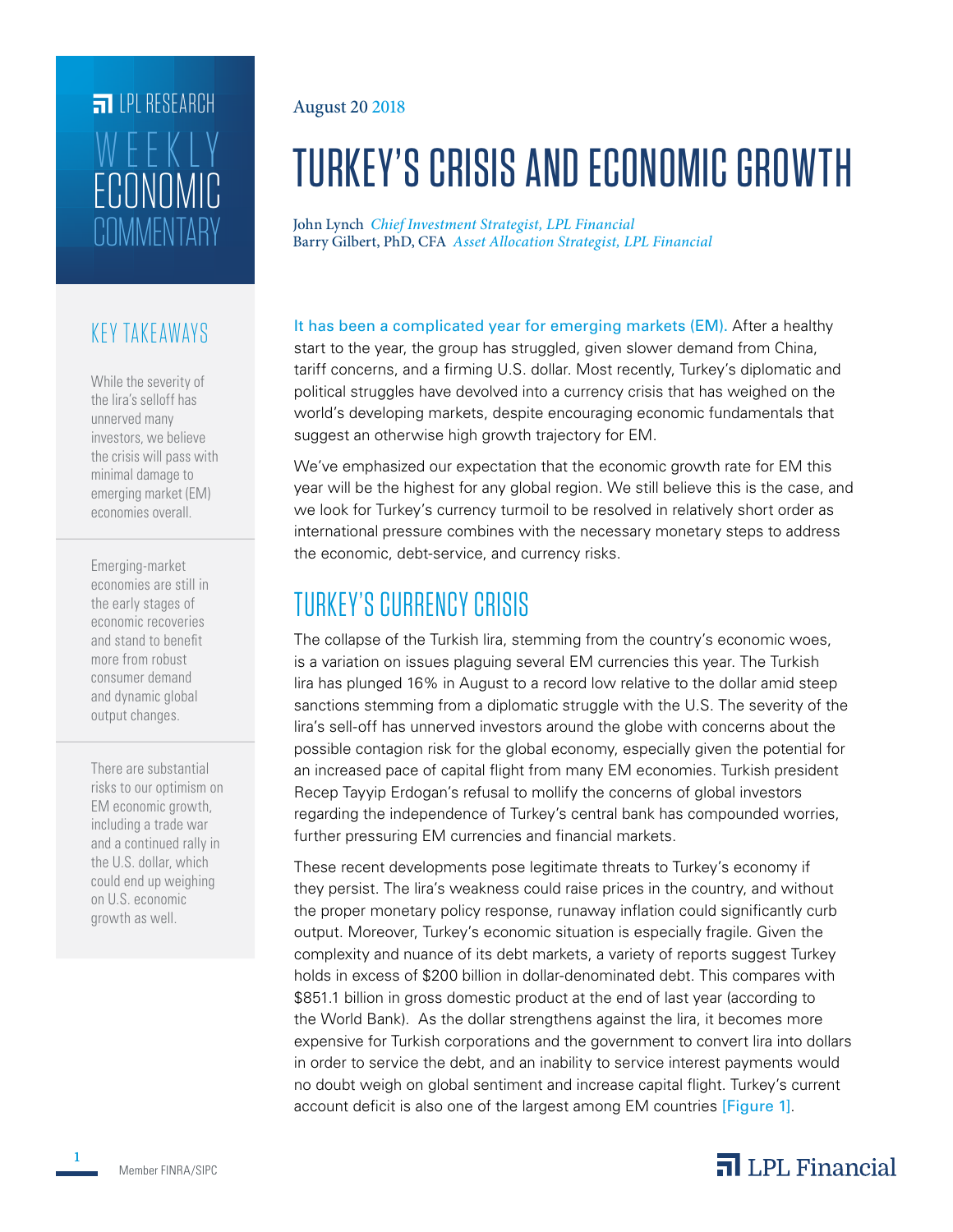Nevertheless, consensus expectations for Turkey's economic growth are still optimistic, indicating that this storm may pass with minimal damage. Bloomberg consensus expectations are for Turkey's gross domestic product (GDP) to grow 4.1% in 2018, down from a 4.2% median growth forecast in June. The median consensus forecast for Turkey's GDP in 2019 has dropped to 3.4% (from 3.7% in June). Even if Turkey's economic turmoil intensifies, it's unlikely to derail global economic growth, considering Turkey's GDP constitutes only about 1% of global GDP.

### EM'S GROWTH TRAJECTORY REMAINS STRONG

Turkey's currency crisis is the latest reminder of the rough year EM currencies have endured. Trade discussions and global risk-off sentiment have roiled EM currencies, while the dollar has surged amid tightening U.S. monetary policy. Trade tensions, especially between the U.S. and China, have further complicated matters for EM.



The U.S. has already imposed tariffs on \$34 billion in Chinese goods, and levies on \$16 billion more in Chinese imports are scheduled to take effect August 23 (with likely retaliatory tariffs from China). In response, the yuan has dropped 9% relative to the dollar from its highs earlier this year.

However, we maintain our forecast of 4.8% GDP growth for EM in 2018 (as mentioned in our *Midyear Outlook*). Emerging-market economies as a whole are still in the early stages of an economic recovery, and stand to benefit from robust consumer demand and dynamic global output changes. We believe the U.S. and China will reach an agreement on trade that avoids any significant negative impacts to either economy.

The U.S. economic growth story is still compelling to us, and we believe it will remain intact regardless of recent global developments. Interest rates are still relatively low, the labor market is healthy, GDP growth is strong, and tax cuts are providing an additional \$350 billion tailwind to the economy. We also maintain our projection of up to 3% U.S. GDP growth in 2018, a forecast also outlined in our *Midyear Outlook*.

## THE RISKS

We recognize that there are substantial risks to our optimism on EM economic growth, which could end up weighing on U.S. economic growth as well. The biggest risk to our economic projections is a full-blown global trade war. Larger and more severe tariffs could hinder China's economic activity and further destabilize emerging markets, given China is the most influential country for EM growth. We estimate that tariffs imposed to date would cause only a 0.1% to 0.2% drag on U.S. GDP annually, but this headwind could increase if more meaningful tariffs are implemented.

Further gains in the dollar also pose a risk to both EM and U.S. economic growth [Figure 2]. A strengthening dollar often results in weaker EM currencies and further economic disruption.

### $\overline{\mathbf{a}}$  LPL Financial

Mar '11

Mar '12

Source: LPL Research, Bloomberg 03/31/18

Mar '13 Mar '14

Mar '15

Mar '16

Mar '17

Mar '18

Mar '10

**2**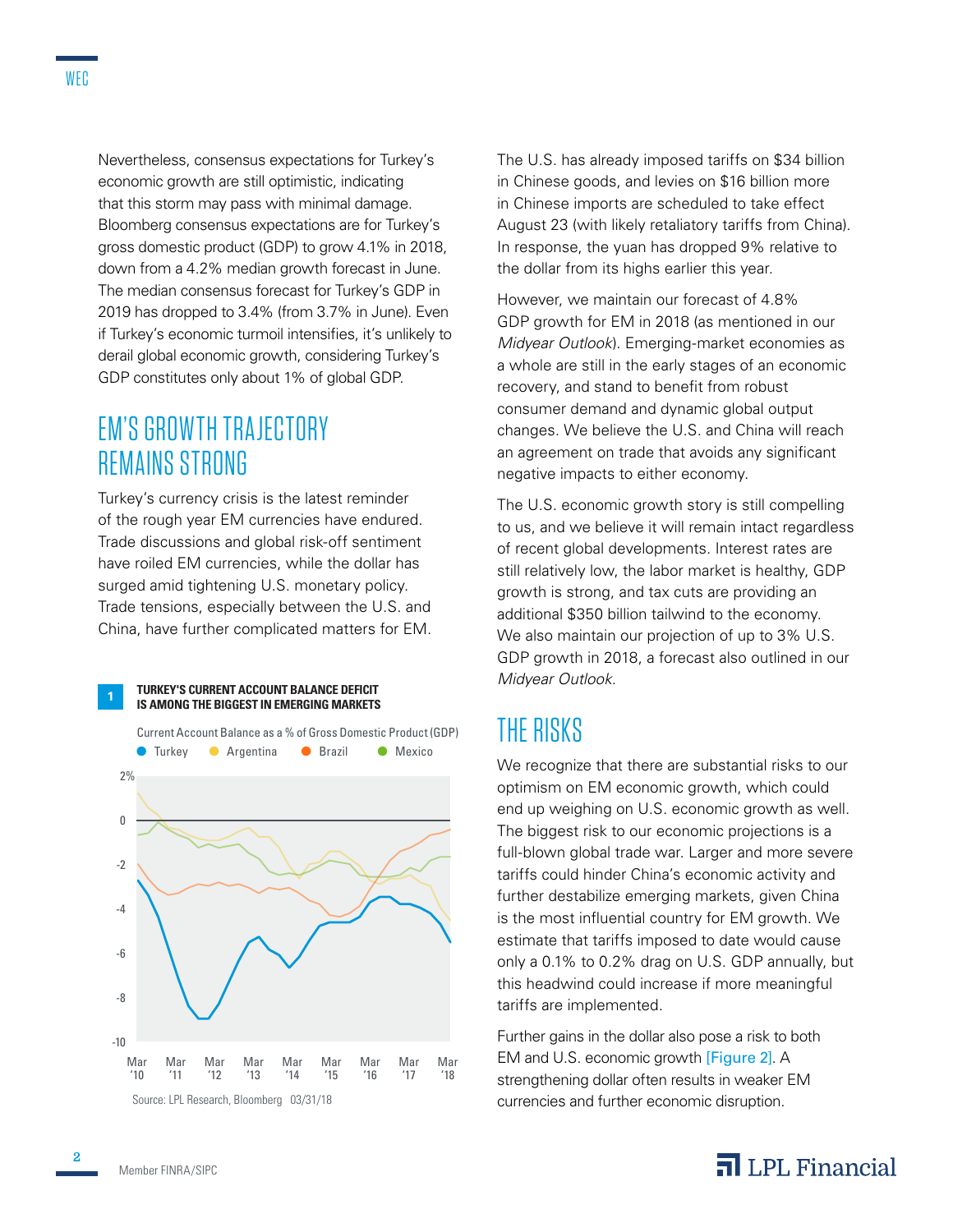The dollar's rally could pressure the prices EM consumers pay for food and energy, boost import prices, and make it difficult for EM corporations and governments to service about \$4.5 trillion in outstanding dollar-denominated debt. The Federal Reserve must also be mindful of global stability when deciding on future monetary policy, so the central bank may need to tone down future monetary directives in an effort to stabilize the dollar's rise and

protect emerging markets from economic instability.



Source: LPL Research, Bloomberg 08/16/18

There are also intangible impacts to consider. Recent management commentary suggests that some U.S. companies may delay business spending as they await greater clarity on trade discussions. We also recognize that any instance of global fragility can have a general chilling effect on domestic economic sentiment. Investors may also ultimately choose to reduce (or eliminate) their exposure to Turkey and EM to protect themselves from geopolitical turmoil.

#### CONCLUSION

Recent events in Turkey have been understandably unsettling for investors. It can be difficult to quantify the implications, and currency crises in the past (such as the Thai baht crisis) have devolved into financial market panic.

However, we believe the current situation in Turkey will remain relatively contained, and high growth prospects for emerging markets will prevail after currency fears subside. We expect EM economic activity from advantageous consumer demographics and early cycle acceleration to help offset any negative impacts from weakening currencies or geopolitical turmoil.

Nevertheless, we'll continue to monitor developments in emerging-market countries and the risk of global contagion on the U.S. economy.  $\blacksquare$ 

**3**

#### $\overline{\mathbf{a}}$  LPL Financial